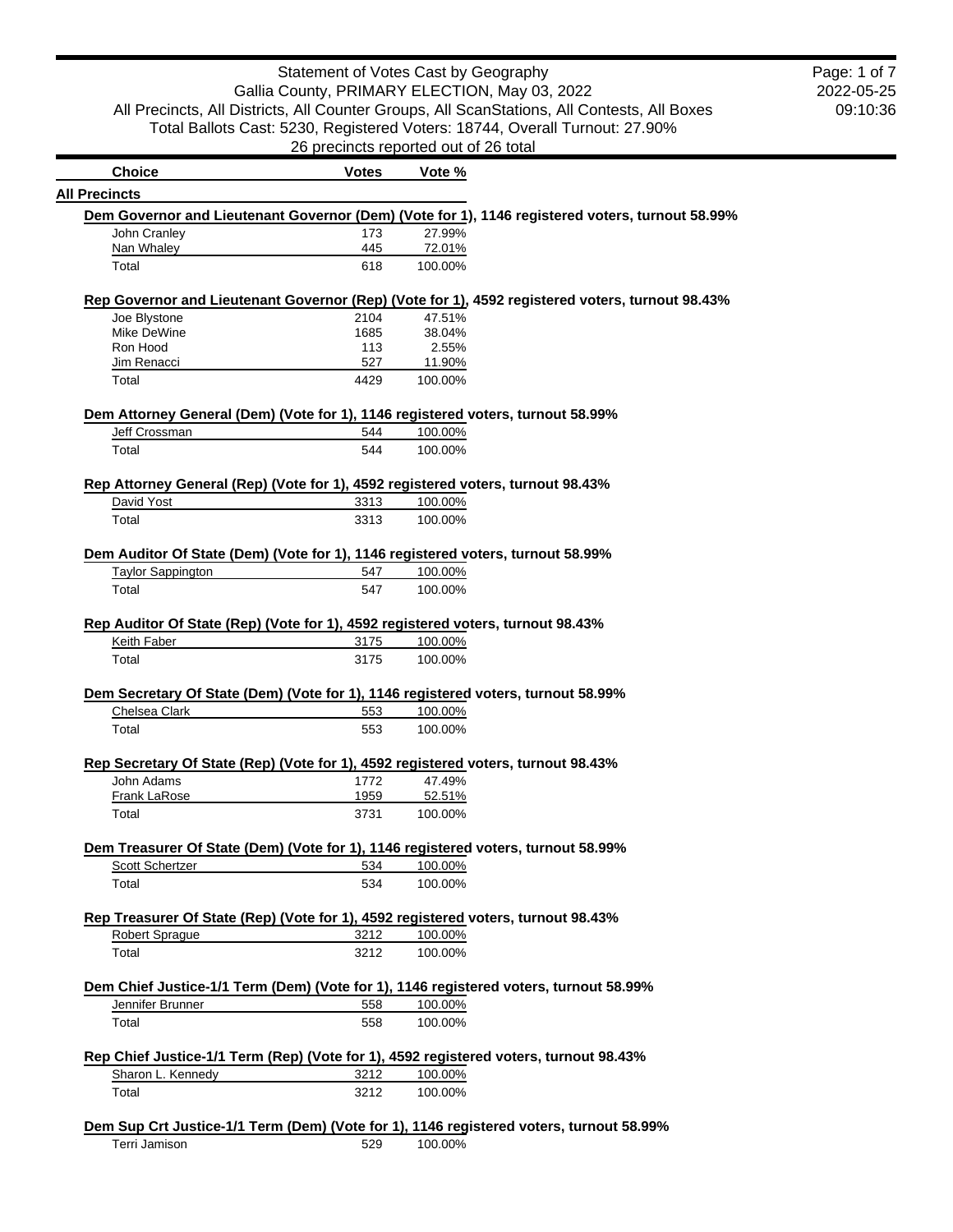|                                                                                                  | Statement of Votes Cast by Geography  |                  |                                                                                                          | Page: 2 of 7 |
|--------------------------------------------------------------------------------------------------|---------------------------------------|------------------|----------------------------------------------------------------------------------------------------------|--------------|
|                                                                                                  |                                       |                  | Gallia County, PRIMARY ELECTION, May 03, 2022                                                            | 2022-05-25   |
|                                                                                                  |                                       |                  | All Precincts, All Districts, All Counter Groups, All ScanStations, All Contests, All Boxes              | 09:10:36     |
|                                                                                                  |                                       |                  | Total Ballots Cast: 5230, Registered Voters: 18744, Overall Turnout: 27.90%                              |              |
|                                                                                                  | 26 precincts reported out of 26 total |                  |                                                                                                          |              |
| <b>Choice</b>                                                                                    | <b>Votes</b>                          | Vote %           |                                                                                                          |              |
| Total                                                                                            | 529                                   | 100.00%          |                                                                                                          |              |
| Rep Sup Crt Justice-1/1 Term (Rep) (Vote for 1), 4592 registered voters, turnout 98.43%          |                                       |                  |                                                                                                          |              |
| Pat Fischer                                                                                      | 3071                                  | 100.00%          |                                                                                                          |              |
| Total                                                                                            | 3071                                  | 100.00%          |                                                                                                          |              |
| Dem Sup Crt Justice-1/2 Term (Dem) (Vote for 1), 1146 registered voters, turnout 58.99%          |                                       |                  |                                                                                                          |              |
| Marilyn Zayas                                                                                    | 501                                   | 100.00%          |                                                                                                          |              |
| Total                                                                                            | 501                                   | 100.00%          |                                                                                                          |              |
| Rep Sup Crt Justice-1/2 Term (Rep) (Vote for 1), 4592 registered voters, turnout 98.43%          |                                       |                  |                                                                                                          |              |
| Pat DeWine                                                                                       | 2793                                  | 100.00%          |                                                                                                          |              |
| Total                                                                                            | 2793                                  | 100.00%          |                                                                                                          |              |
|                                                                                                  |                                       |                  |                                                                                                          |              |
| Dem U.S. Senator (Dem) (Vote for 1), 1146 registered voters, turnout 58.99%<br>Morgan Harper     | 96                                    | 15.36%           |                                                                                                          |              |
| Traci TJ Johnson                                                                                 | 118                                   | 18.88%           |                                                                                                          |              |
| <b>Tim Ryan</b>                                                                                  | 411                                   | 65.76%           |                                                                                                          |              |
| Total                                                                                            | 625                                   | 100.00%          |                                                                                                          |              |
|                                                                                                  |                                       |                  |                                                                                                          |              |
| Rep U.S. Senator (Rep) (Vote for 1), 4592 registered voters, turnout 98.43%<br><b>Matt Dolan</b> | 418                                   | 9.99%            |                                                                                                          |              |
| Mike Gibbons                                                                                     | 338                                   | 8.08%            |                                                                                                          |              |
| Josh Mandel                                                                                      | 1063                                  | 25.41%           |                                                                                                          |              |
| <b>Neil Patel</b>                                                                                | 68                                    | 1.63%            |                                                                                                          |              |
| Mark Pukita                                                                                      | 322                                   | 7.70%            |                                                                                                          |              |
| Jane Timken                                                                                      | 548                                   | 13.10%           |                                                                                                          |              |
| JD Vance                                                                                         | 1426                                  | 34.09%           |                                                                                                          |              |
| Total                                                                                            | 4183                                  | 100.00%          |                                                                                                          |              |
|                                                                                                  |                                       |                  | Dem Representative Congress (2nd District) (Dem) (Vote for 1), 1146 registered voters, turnout 58.99%    |              |
| Alan Darnowsky                                                                                   | 143                                   | 23.87%           |                                                                                                          |              |
| Samantha Meadows                                                                                 | 456<br>599                            | 76.13%           |                                                                                                          |              |
| Total                                                                                            |                                       | 100.00%          |                                                                                                          |              |
|                                                                                                  |                                       |                  | Rep Representative to Congress (2nd District) (Rep) (Vote for 1), 4592 registered voters, turnout 98.43% |              |
| James J. Condit Jr.                                                                              | 958                                   | 29.19%           |                                                                                                          |              |
| <b>Brad Wenstrup</b><br>David J. Windisch                                                        | 1759<br>565                           | 53.60%<br>17.22% |                                                                                                          |              |
| Total                                                                                            | 3282                                  | 100.00%          |                                                                                                          |              |
|                                                                                                  |                                       |                  |                                                                                                          |              |
| Kristy Wilkin                                                                                    | 3049                                  | 100.00%          | Rep 4th Court of Appeals Judge (Rep) (Vote for 1), 4592 registered voters, turnout 98.43%                |              |
| Total                                                                                            | 3049                                  | 100.00%          |                                                                                                          |              |
|                                                                                                  |                                       |                  |                                                                                                          |              |
| Rep Common Pleas Judge (Rep) (Vote for 1), 4592 registered voters, turnout 98.43%                |                                       |                  |                                                                                                          |              |
| M. Margaret Evans                                                                                | 3573                                  | 100.00%          |                                                                                                          |              |
| Total                                                                                            | 3573                                  | 100.00%          |                                                                                                          |              |
|                                                                                                  |                                       |                  | Rep County Commissioner 01/01 Term (Rep) (Vote for 1), 4592 registered voters, turnout 98.43%            |              |
| <b>Bradley Davies</b>                                                                            | 160                                   | 3.59%            |                                                                                                          |              |
| Charlie Dean                                                                                     | 250                                   | 5.60%            |                                                                                                          |              |
| Leslie R. Henry                                                                                  | 1782                                  | 39.95%           |                                                                                                          |              |
| Bryan W. Martin                                                                                  | 490                                   | 10.98%           |                                                                                                          |              |
| Harold G. Montgomery                                                                             | 1663                                  | 37.28%           |                                                                                                          |              |
| Scott Nida                                                                                       | 116                                   | 2.60%            |                                                                                                          |              |
| Total                                                                                            | 4461                                  | 100.00%          |                                                                                                          |              |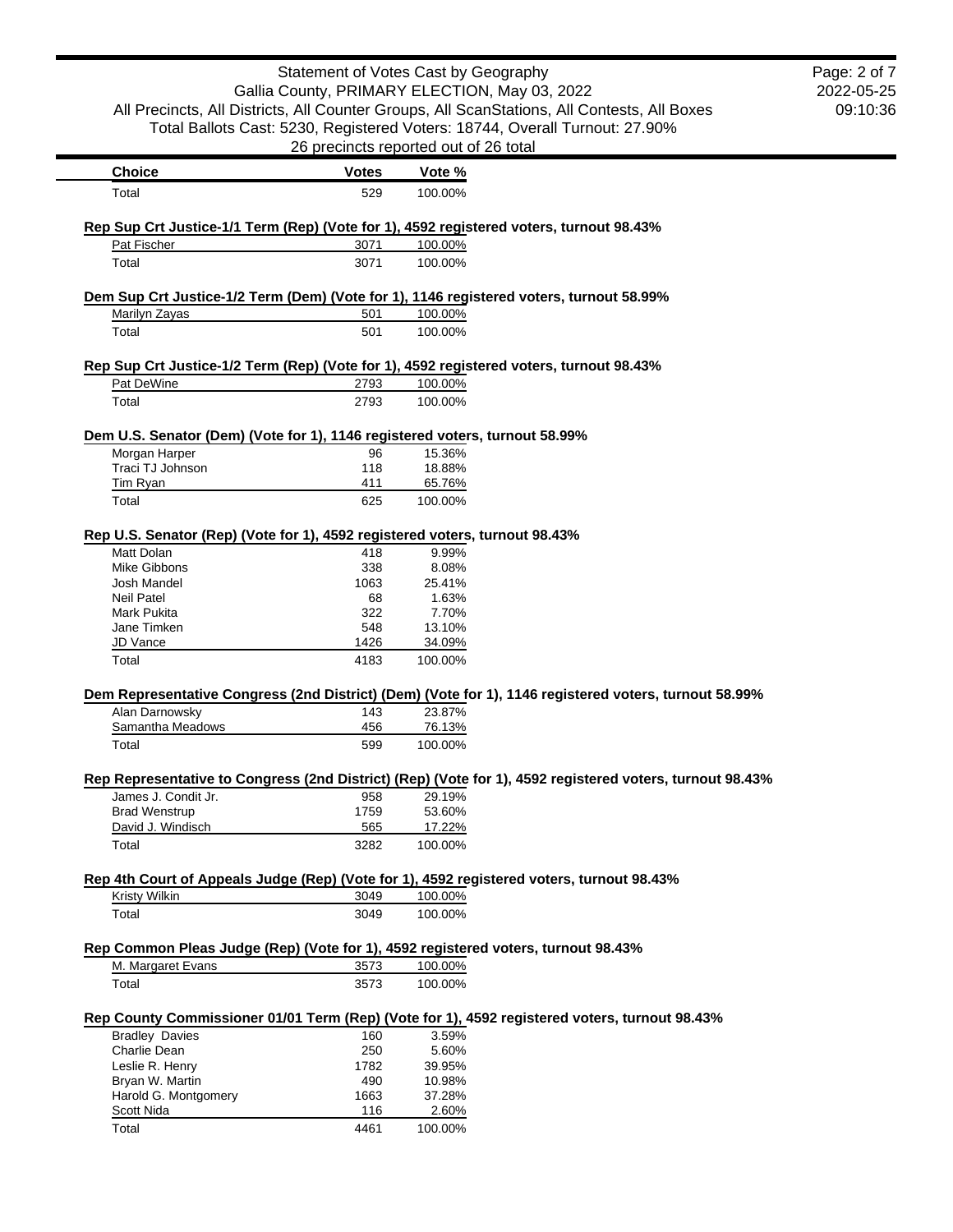2022-05-25 09:10:36 Page: 3 of 7

|                                                                                               | <b>Votes</b> | Vote %                                                                                            |
|-----------------------------------------------------------------------------------------------|--------------|---------------------------------------------------------------------------------------------------|
| <b>Choice</b>                                                                                 |              |                                                                                                   |
| Rep County Auditor (Rep) (Vote for 1), 4592 registered voters, turnout 98.43%<br>Robbie Jacks | 2512         | 58.35%                                                                                            |
| <b>Terri Short</b>                                                                            | 1793         | 41.65%                                                                                            |
| Total                                                                                         | 4305         | 100.00%                                                                                           |
|                                                                                               |              |                                                                                                   |
|                                                                                               |              | City 1 Dem Central Comm (Dem) (Vote for 1), 44 registered voters, turnout 63.64%                  |
| Josh Eddy                                                                                     | 22           | 100.00%                                                                                           |
| Total                                                                                         | 22           | 100.00%                                                                                           |
|                                                                                               |              |                                                                                                   |
|                                                                                               |              | City 2 Dem Central Comm (Dem) (Vote for 1), 37 registered voters, turnout 45.95%                  |
| <b>Brandy Richards</b>                                                                        | 15           | 100.00%                                                                                           |
| Total                                                                                         | 15           | 100.00%                                                                                           |
|                                                                                               |              | City 3 Dem Central Comm (Dem) (Vote for 1), 53 registered voters, turnout 66.04%                  |
| Lois M. Snyder                                                                                | 29           | 100.00%                                                                                           |
| Total                                                                                         | 29           | 100.00%                                                                                           |
|                                                                                               |              |                                                                                                   |
|                                                                                               |              | Addison Twp Dem Central Comm (Dem) (Vote for 1), 52 registered voters, turnout 73.08%             |
| Russell D. Rumley                                                                             | 36           | 100.00%                                                                                           |
| Total                                                                                         | 36           | 100.00%                                                                                           |
|                                                                                               |              |                                                                                                   |
|                                                                                               |              | Cheshire Twp Dem Central Comm (Dem) (Vote for 1), 41 registered voters, turnout 53.66%            |
| Carole Roush                                                                                  | 17           | 100.00%                                                                                           |
| Total                                                                                         | 17           | 100.00%                                                                                           |
|                                                                                               |              |                                                                                                   |
|                                                                                               |              | Gallipolis Twp Dem Central Comm (Dem) (Vote for 1), 61 registered voters, turnout 72.13%          |
| John G. Burnett                                                                               | 40           | 100.00%                                                                                           |
| Total                                                                                         | 40           | 100.00%                                                                                           |
|                                                                                               |              |                                                                                                   |
|                                                                                               |              |                                                                                                   |
|                                                                                               |              | Green 4 Dem Central Comm (Dem) (Vote for 1), 39 registered voters, turnout 58.97%                 |
| Eric L. Whitt                                                                                 | 19           | 100.00%                                                                                           |
| Total                                                                                         | 19           | 100.00%                                                                                           |
|                                                                                               |              |                                                                                                   |
|                                                                                               | 10           | Guyan Twp Dem Central Comm (Dem) (Vote for 1), 25 registered voters, turnout 40.00%               |
| Jeff J. Fowler<br>Total                                                                       | 10           | 100.00%<br>100.00%                                                                                |
|                                                                                               |              |                                                                                                   |
|                                                                                               |              | Huntington Twp Dem Central Comm (Dem) (Vote for 1), 63 registered voters, turnout 50.79%          |
| Mary Deel                                                                                     | 29           | 100.00%                                                                                           |
| Total                                                                                         | 29           | 100.00%                                                                                           |
|                                                                                               |              |                                                                                                   |
|                                                                                               |              | Morgan Twp Dem Central Comm (Dem) (Vote for 1), 43 registered voters, turnout 39.53%              |
| Randall Lee Adkins                                                                            | 17           | 100.00%                                                                                           |
| Total                                                                                         | 17           | 100.00%                                                                                           |
|                                                                                               |              |                                                                                                   |
|                                                                                               |              | Ohio Twp Dem Central Comm (Dem) (Vote for 1), 24 registered voters, turnout 62.50%                |
| Paul D. Holley                                                                                | 12           | 100.00%                                                                                           |
| Total                                                                                         | 12           | 100.00%                                                                                           |
|                                                                                               |              |                                                                                                   |
|                                                                                               |              | Perry Twp Dem Central Comm (Dem) (Vote for 1), 43 registered voters, turnout 67.44%               |
| Beth Ruff                                                                                     | 27           | 100.00%                                                                                           |
| Total                                                                                         | 27           | 100.00%                                                                                           |
|                                                                                               |              |                                                                                                   |
| Jennifer A. Easter                                                                            | 36           | Raccoon Twp Dem Central Comm (Dem) (Vote for 1), 39 registered voters, turnout 110.26%<br>100.00% |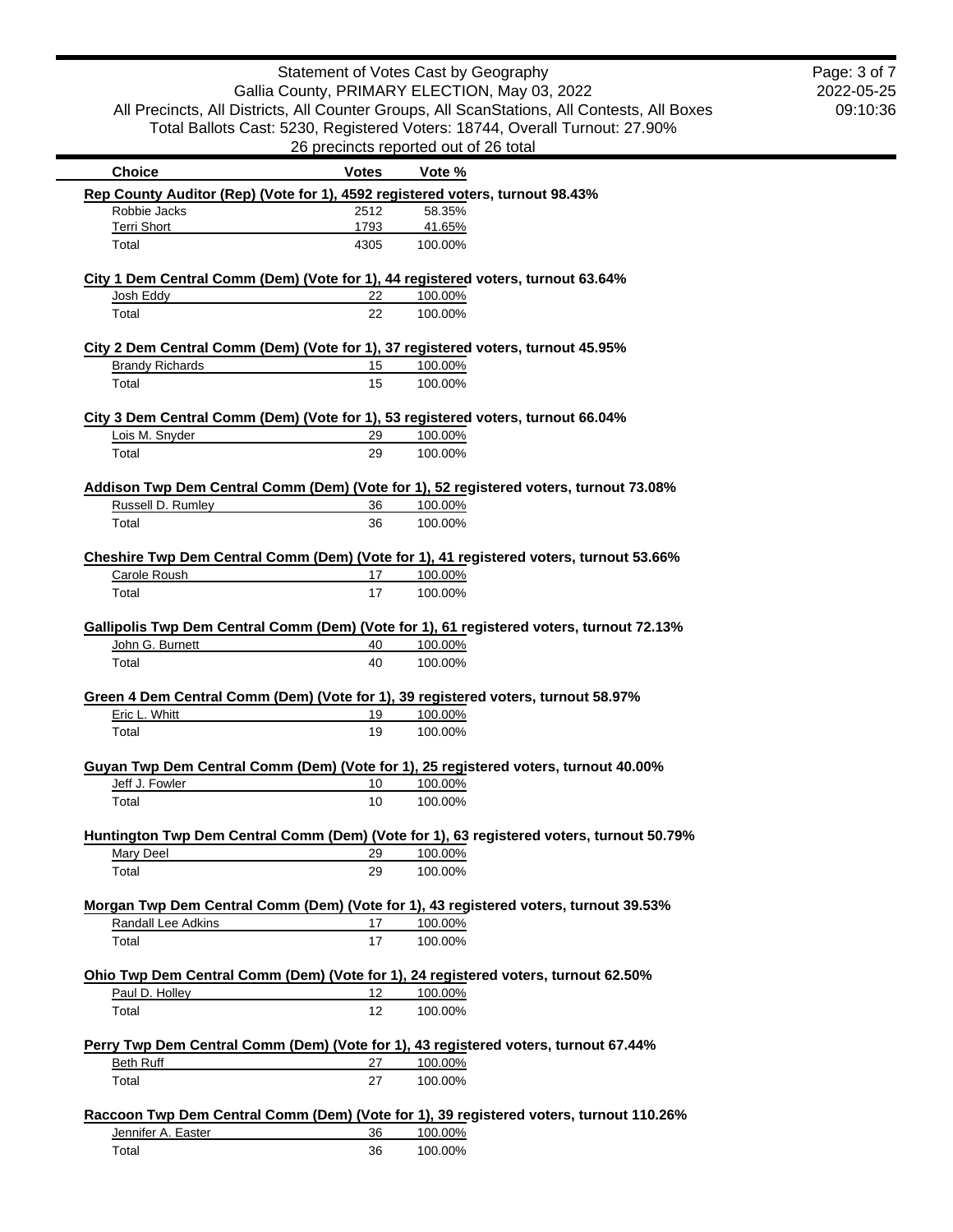|                        |              | Statement of Votes Cast by Geography                                                               | Page: 4 of 7 |
|------------------------|--------------|----------------------------------------------------------------------------------------------------|--------------|
|                        |              | Gallia County, PRIMARY ELECTION, May 03, 2022                                                      | 2022-05-25   |
|                        |              | All Precincts, All Districts, All Counter Groups, All ScanStations, All Contests, All Boxes        | 09:10:36     |
|                        |              | Total Ballots Cast: 5230, Registered Voters: 18744, Overall Turnout: 27.90%                        |              |
|                        |              | 26 precincts reported out of 26 total                                                              |              |
| <b>Choice</b>          | <b>Votes</b> | Vote %                                                                                             |              |
| Robert E. Jenkins      | 31           | Springfield 1 Dem Central Comm (Dem) (Vote for 1), 53 registered voters, turnout 66.04%<br>100.00% |              |
| Total                  | 31           | 100.00%                                                                                            |              |
|                        |              |                                                                                                    |              |
|                        |              | Springfield 2 Dem Central Comm (Dem) (Vote for 1), 38 registered voters, turnout 47.37%            |              |
| Paula E. Whitt         | 18           | 100.00%                                                                                            |              |
| Total                  | 18           | 100.00%                                                                                            |              |
|                        |              | Walnut Twp Dem Central Comm (Dem) (Vote for 1), 52 registered voters, turnout 48.08%               |              |
| Debra M. Elliott       | 20           | 100.00%                                                                                            |              |
| Total                  | 20           | 100.00%                                                                                            |              |
|                        |              | Addison Pct Dem Central Comm (Dem) (Vote for 1), 45 registered voters, turnout 48.89%              |              |
| Barry W. Burnett       | 18           | 100.00%                                                                                            |              |
| Total                  | 18           | 100.00%                                                                                            |              |
|                        |              |                                                                                                    |              |
|                        |              | City 1 Rep Central Comm (Rep) (Vote for 1), 104 registered voters, turnout 115.38%                 |              |
| Paul Covey             | 82           | 100.00%                                                                                            |              |
| Total                  | 82           | 100.00%                                                                                            |              |
|                        |              |                                                                                                    |              |
| Troy S. Johnson        | 110          | City 2 Rep Central Comm (Rep) (Vote for 1), 132 registered voters, turnout 109.09%                 |              |
|                        |              | 100.00%                                                                                            |              |
| Total                  | 110          | 100.00%                                                                                            |              |
|                        |              | City 3 Rep Central Comm (Rep) (Vote for 1), 220 registered voters, turnout 85.45%                  |              |
| Robbie Jacks           | 111          | 64.91%                                                                                             |              |
| Angie J. Liberati      | 60           | 35.09%                                                                                             |              |
| Total                  | 171          | 100.00%                                                                                            |              |
|                        |              |                                                                                                    |              |
|                        |              | Addison Twp Rep Central Comm (Rep) (Vote for 1), 166 registered voters, turnout 109.64%            |              |
| Kimberly Lynn Vanmeter | 140          | 100.00%                                                                                            |              |
| Total                  | 140          | 100.00%                                                                                            |              |
|                        |              | Cheshire Twp Rep Central Comm (Rep) (Vote for 1), 121 registered voters, turnout 107.44%           |              |
| Randy John Mulford     | 100          | 100.00%                                                                                            |              |
| Total                  | 100          | 100.00%                                                                                            |              |
|                        |              |                                                                                                    |              |
|                        |              | Clay Twp Rep Central Comm (Rep) (Vote for 1), 360 registered voters, turnout 93.61%                |              |
| Kennison N. Saunders   | 259          | 100.00%                                                                                            |              |
| Total                  | 259          | 100.00%                                                                                            |              |
|                        |              |                                                                                                    |              |
|                        |              | Gallipolis Twp Rep Central Comm (Rep) (Vote for 1), 262 registered voters, turnout 87.40%          |              |
| Brett A. Boothe        | 187          | 100.00%<br>100.00%                                                                                 |              |
| Total                  | 187          |                                                                                                    |              |
|                        |              | Green 1 Rep Central Comm (Rep) (Vote for 1), 287 registered voters, turnout 113.24%                |              |
| <b>Brent Billings</b>  | 247          | 100.00%                                                                                            |              |
| Total                  | 247          | 100.00%                                                                                            |              |
|                        |              |                                                                                                    |              |
|                        |              | Green 2 Rep Central Comm (Rep) (Vote for 1), 125 registered voters, turnout 95.20%                 |              |
| William K. Burleson    | 84           | 100.00%                                                                                            |              |
| Total                  | 84           | 100.00%                                                                                            |              |
|                        |              |                                                                                                    |              |
|                        |              | Green 4 Rep Central Comm (Rep) (Vote for 1), 236 registered voters, turnout 88.14%                 |              |
| Russ V. Moore          | 157          | 100.00%                                                                                            |              |
| Total                  | 157          | 100.00%                                                                                            |              |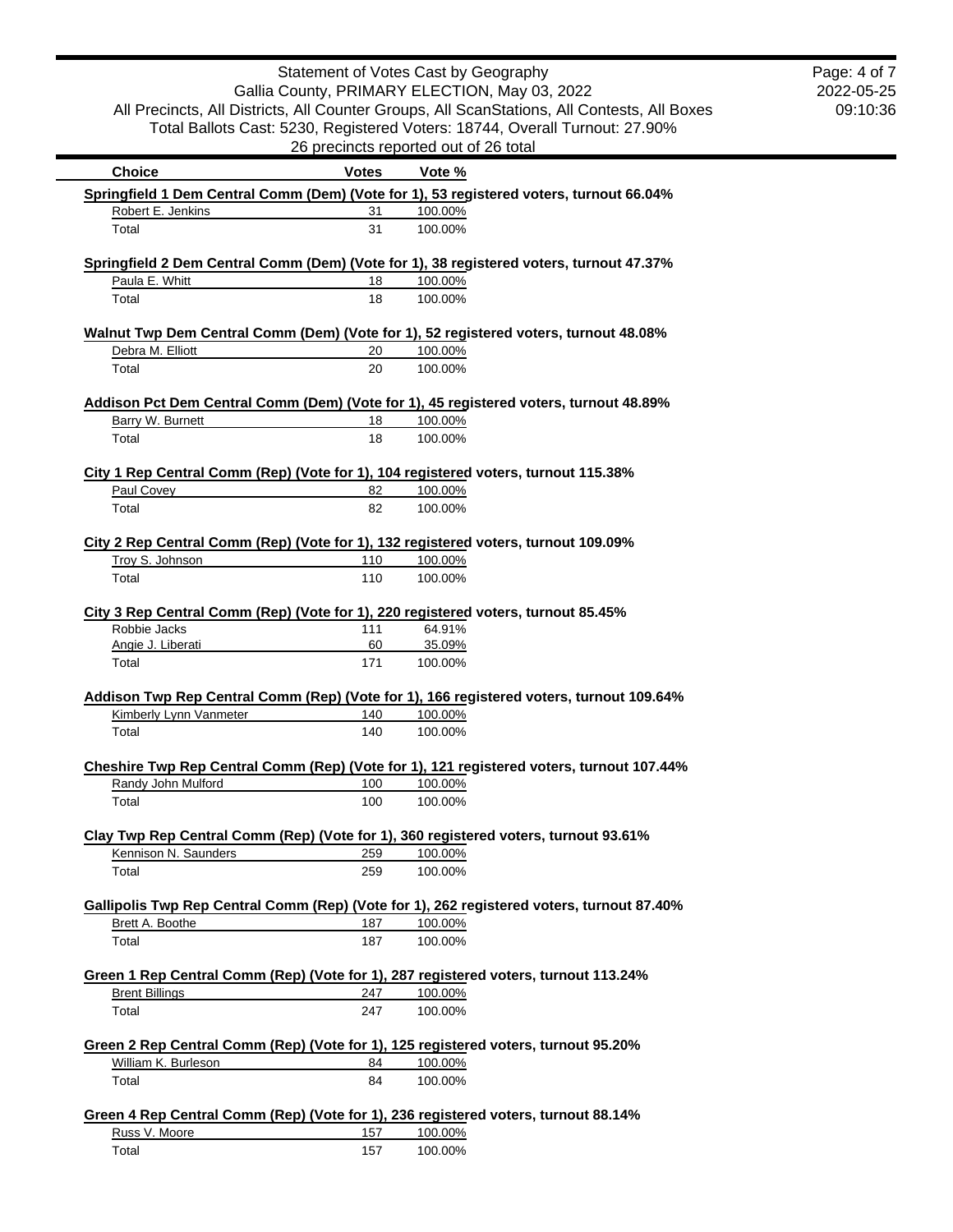|                              |              | Statement of Votes Cast by Geography                                                                  | Page: 5 of 7 |
|------------------------------|--------------|-------------------------------------------------------------------------------------------------------|--------------|
|                              |              | Gallia County, PRIMARY ELECTION, May 03, 2022                                                         | 2022-05-25   |
|                              |              | All Precincts, All Districts, All Counter Groups, All ScanStations, All Contests, All Boxes           | 09:10:36     |
|                              |              | Total Ballots Cast: 5230, Registered Voters: 18744, Overall Turnout: 27.90%                           |              |
|                              |              | 26 precincts reported out of 26 total                                                                 |              |
| <b>Choice</b>                | <b>Votes</b> | Vote %                                                                                                |              |
| Cynthia Graham               | 231          | Green 5 Rep Central Comm (Rep) (Vote for 1), 302 registered voters, turnout 96.69%<br>100.00%         |              |
| Total                        | 231          | 100.00%                                                                                               |              |
|                              |              |                                                                                                       |              |
| James Mac Potter             | 48           | Greenfield Twp Rep Central Comm (Rep) (Vote for 1), 55 registered voters, turnout 105.45%<br>100.00%  |              |
| Total                        | 48           | 100.00%                                                                                               |              |
|                              |              |                                                                                                       |              |
|                              |              | Guyan Pct Rep Central Comm (Rep) (Vote for 1), 71 registered voters, turnout 135.21%                  |              |
| John Baker                   | 65           | 100.00%                                                                                               |              |
| Total                        | 65           | 100.00%                                                                                               |              |
|                              |              | Guyan Twp Rep Central Comm (Rep) (Vote for 1), 241 registered voters, turnout 65.98%                  |              |
| Jeffery A. Halley            | 132          | 100.00%                                                                                               |              |
| Total                        | 132          | 100.00%                                                                                               |              |
|                              |              |                                                                                                       |              |
|                              |              | Harrison Twp Rep Central Comm (Rep) (Vote for 1), 178 registered voters, turnout 84.27%               |              |
| <b>Terri Short</b>           | 68           | 46.58%                                                                                                |              |
| Charlene M. Ward             | 78           | 53.42%                                                                                                |              |
| Total                        | 146          | 100.00%                                                                                               |              |
|                              |              |                                                                                                       |              |
| Samuel G. Sowards, Jr        | 136          | Huntington Twp Rep Central Comm (Rep) (Vote for 1), 174 registered voters, turnout 106.32%<br>100.00% |              |
| Total                        | 136          | 100.00%                                                                                               |              |
|                              |              |                                                                                                       |              |
|                              |              | Morgan Twp Rep Central Comm (Rep) (Vote for 1), 185 registered voters, turnout 91.35%                 |              |
| Molly Hash                   | 80           | 49.38%                                                                                                |              |
| <b>Earl Chris Wellington</b> | 82           | 50.62%                                                                                                |              |
| Total                        | 162          | 100.00%                                                                                               |              |
|                              |              | Ohio Twp Rep Central Comm (Rep) (Vote for 1), 187 registered voters, turnout 82.89%                   |              |
| <b>Michael Daines</b>        | 64           | 43.54%                                                                                                |              |
| Jeremy A. Kroll              | 83           | 56.46%                                                                                                |              |
| Total                        | 147          | 100.00%                                                                                               |              |
|                              |              |                                                                                                       |              |
|                              |              | Perry Twp Rep Central Comm (Rep) (Vote for 1), 188 registered voters, turnout 108.51%                 |              |
| James C. Blair               | 157          | 100.00%                                                                                               |              |
| Total                        | 157          | 100.00%                                                                                               |              |
|                              |              | Centerville Pct Rep Central Comm (Rep) (Vote for 1), 124 registered voters, turnout 120.97%           |              |
| Connie L. Metzler            | 129          | 100.00%                                                                                               |              |
| Total                        | 129          | 100.00%                                                                                               |              |
|                              |              |                                                                                                       |              |
|                              |              | Raccoon Twp Rep Central Comm (Rep) (Vote for 1), 149 registered voters, turnout 121.48%               |              |
| Morgan Hamad                 | 116          | 100.00%                                                                                               |              |
| Total                        | 116          | 100.00%                                                                                               |              |
|                              |              |                                                                                                       |              |
|                              |              | Bidwell Pct Rep Central Comm (Rep) (Vote for 1), 131 registered voters, turnout 91.60%                |              |
| William P. Skidmore          | 94           | 100.00%                                                                                               |              |
| Total                        | 94           | 100.00%                                                                                               |              |
|                              |              | Springfield 1 Rep Central Comm (Rep) (Vote for 1), 167 registered voters, turnout 113.17%             |              |
| Mitzi M. Martin              | 59           | 35.54%                                                                                                |              |
| David W. Roush               | 107          | 64.46%                                                                                                |              |
| Total                        | 166          | 100.00%                                                                                               |              |
|                              |              |                                                                                                       |              |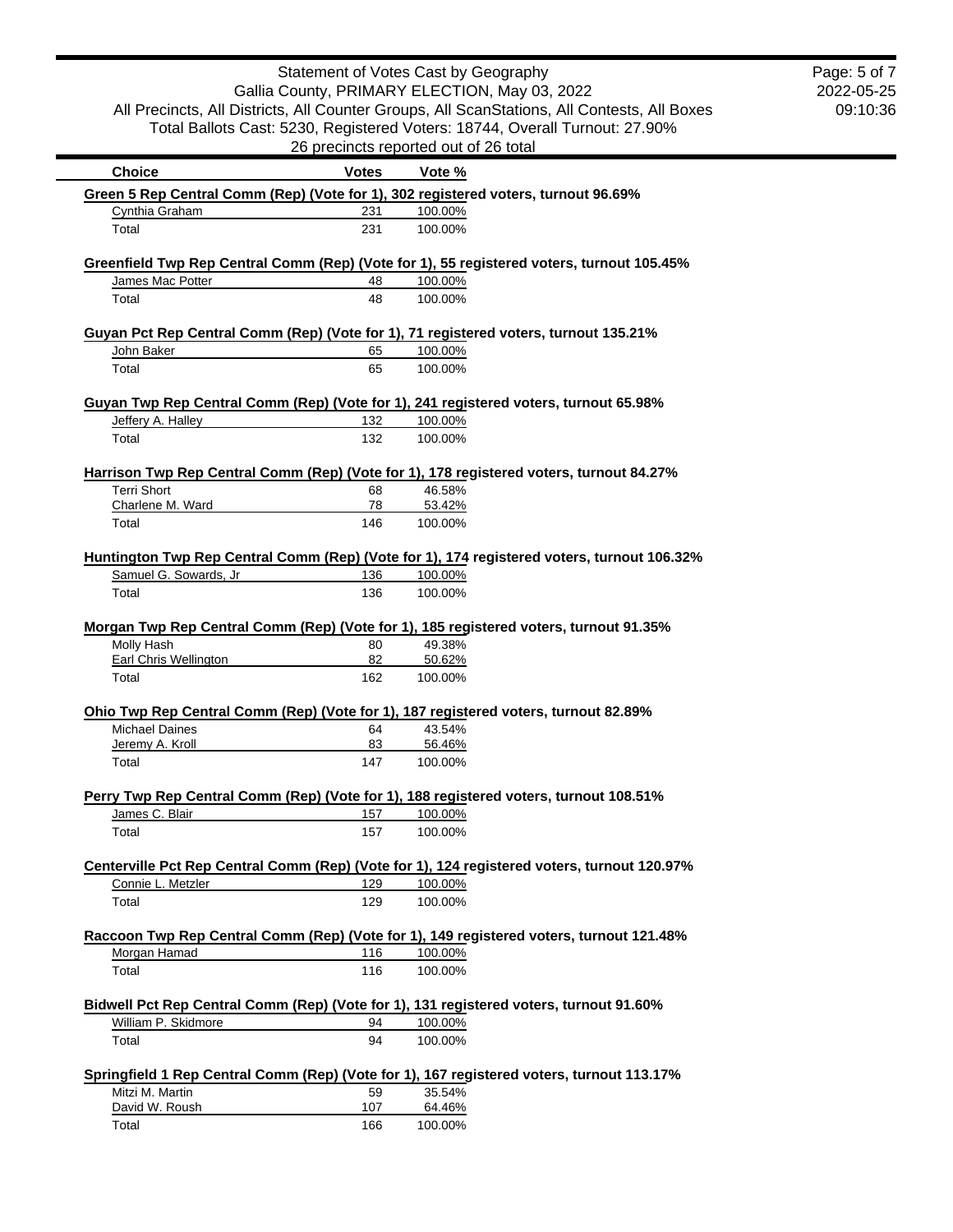|                                                                                              |              | Statement of Votes Cast by Geography  | Gallia County, PRIMARY ELECTION, May 03, 2022                                                    | Page: 6 of 7<br>2022-05-25 |
|----------------------------------------------------------------------------------------------|--------------|---------------------------------------|--------------------------------------------------------------------------------------------------|----------------------------|
|                                                                                              |              |                                       | All Precincts, All Districts, All Counter Groups, All ScanStations, All Contests, All Boxes      | 09:10:36                   |
|                                                                                              |              |                                       | Total Ballots Cast: 5230, Registered Voters: 18744, Overall Turnout: 27.90%                      |                            |
|                                                                                              |              | 26 precincts reported out of 26 total |                                                                                                  |                            |
| <b>Choice</b>                                                                                | <b>Votes</b> | Vote %                                |                                                                                                  |                            |
| Springfield 2 Rep Central Comm (Rep) (Vote for 1), 211 registered voters, turnout 93.84%     |              |                                       |                                                                                                  |                            |
| <b>Tiffany Duncan</b>                                                                        | 138          | 100.00%                               |                                                                                                  |                            |
| Total                                                                                        | 138          | 100.00%                               |                                                                                                  |                            |
| Walnut Twp Rep Central Comm (Rep) (Vote for 1), 103 registered voters, turnout 100.97%       |              |                                       |                                                                                                  |                            |
| <b>Tom White</b>                                                                             | 84           | 100.00%                               |                                                                                                  |                            |
| Total                                                                                        | 84           | 100.00%                               |                                                                                                  |                            |
| Addison Pct Rep Central Comm (Rep) (Vote for 1), 113 registered voters, turnout 113.27%      |              |                                       |                                                                                                  |                            |
| Charla J. Whobrey                                                                            | 98           | 100.00%                               |                                                                                                  |                            |
| Total                                                                                        | 98           | 100.00%                               |                                                                                                  |                            |
| Dist 2 Fire (Vote for 1), 1084 registered voters, turnout 31.55%                             |              |                                       |                                                                                                  |                            |
| FOR THE TAX LEVY                                                                             | 252          | 77.30%                                |                                                                                                  |                            |
| AGAINST THE TAX LEVY                                                                         | 74           | 22.70%                                |                                                                                                  |                            |
| Total                                                                                        | 326          | 100.00%                               |                                                                                                  |                            |
| Green Twp Fire (Vote for 1), 3548 registered voters, turnout 30.30%                          |              |                                       |                                                                                                  |                            |
| FOR THE TAX LEVY                                                                             | 737          | 75.82%                                |                                                                                                  |                            |
| <b>AGAINST THE TAX LEVY</b>                                                                  | 235          | 24.18%                                |                                                                                                  |                            |
| Total                                                                                        | 972          | 100.00%                               |                                                                                                  |                            |
| Harrison Twp Fire 1 (Vote for 1), 606 registered voters, turnout 28.88%                      |              |                                       |                                                                                                  |                            |
| FOR THE TAX LEVY                                                                             | 129          | 76.79%                                |                                                                                                  |                            |
| <b>AGAINST THE TAX LEVY</b>                                                                  | 39           | 23.21%                                |                                                                                                  |                            |
| Total                                                                                        | 168          | 100.00%                               |                                                                                                  |                            |
| Harrison Twp Fire 2 (Vote for 1), 606 registered voters, turnout 28.88%                      |              |                                       |                                                                                                  |                            |
| FOR THE TAX LEVY                                                                             | 127          | 76.51%                                |                                                                                                  |                            |
| <b>AGAINST THE TAX LEVY</b>                                                                  | 39           | 23.49%                                |                                                                                                  |                            |
| Total                                                                                        | 166          | 100.00%                               |                                                                                                  |                            |
| Vill of Rio Grande (Vote for 1), 410 registered voters, turnout 29.27%                       |              |                                       |                                                                                                  |                            |
| FOR THE INCOME TAX 87 75.65%                                                                 |              |                                       |                                                                                                  |                            |
| <b>AGAINST THE INCOME TAX</b><br>Total                                                       | 28<br>115    | 24.35%<br>100.00%                     |                                                                                                  |                            |
|                                                                                              |              |                                       |                                                                                                  |                            |
| Local Option Gallipolis City 1 Precinct (Vote for 1), 549 registered voters, turnout 27.14%  |              |                                       |                                                                                                  |                            |
| <b>YES</b><br>$NO$                                                                           | 96<br>53     | 64.43%<br>35.57%                      |                                                                                                  |                            |
| Total                                                                                        | 149          | 100.00%                               |                                                                                                  |                            |
|                                                                                              |              |                                       |                                                                                                  |                            |
| Local Option Gallipolis City 3 Precinct (Vote for 1), 1061 registered voters, turnout 21.02% |              |                                       |                                                                                                  |                            |
| YES<br>NO                                                                                    | 114<br>107   | 51.58%<br>48.42%                      |                                                                                                  |                            |
| Total                                                                                        | 221          | 100.00%                               |                                                                                                  |                            |
|                                                                                              |              |                                       |                                                                                                  |                            |
|                                                                                              |              |                                       | Local Option Guyan Precinct - Guyan Precinct (Vote for 1), 296 registered voters, turnout 36.49% |                            |
| <b>YES</b><br>$NO$                                                                           | 16<br>92     | 14.81%<br>85.19%                      |                                                                                                  |                            |
| Total                                                                                        | 108          | 100.00%                               |                                                                                                  |                            |
|                                                                                              |              |                                       |                                                                                                  |                            |
| <b>YES</b>                                                                                   |              | 13.89%                                | Local Option Guyan Precinct - Guyan Precinct (Vote for 1), 296 registered voters, turnout 36.49% |                            |
| NO                                                                                           | 15<br>93     | 86.11%                                |                                                                                                  |                            |
| Total                                                                                        | 108          | 100.00%                               |                                                                                                  |                            |
|                                                                                              |              |                                       |                                                                                                  |                            |